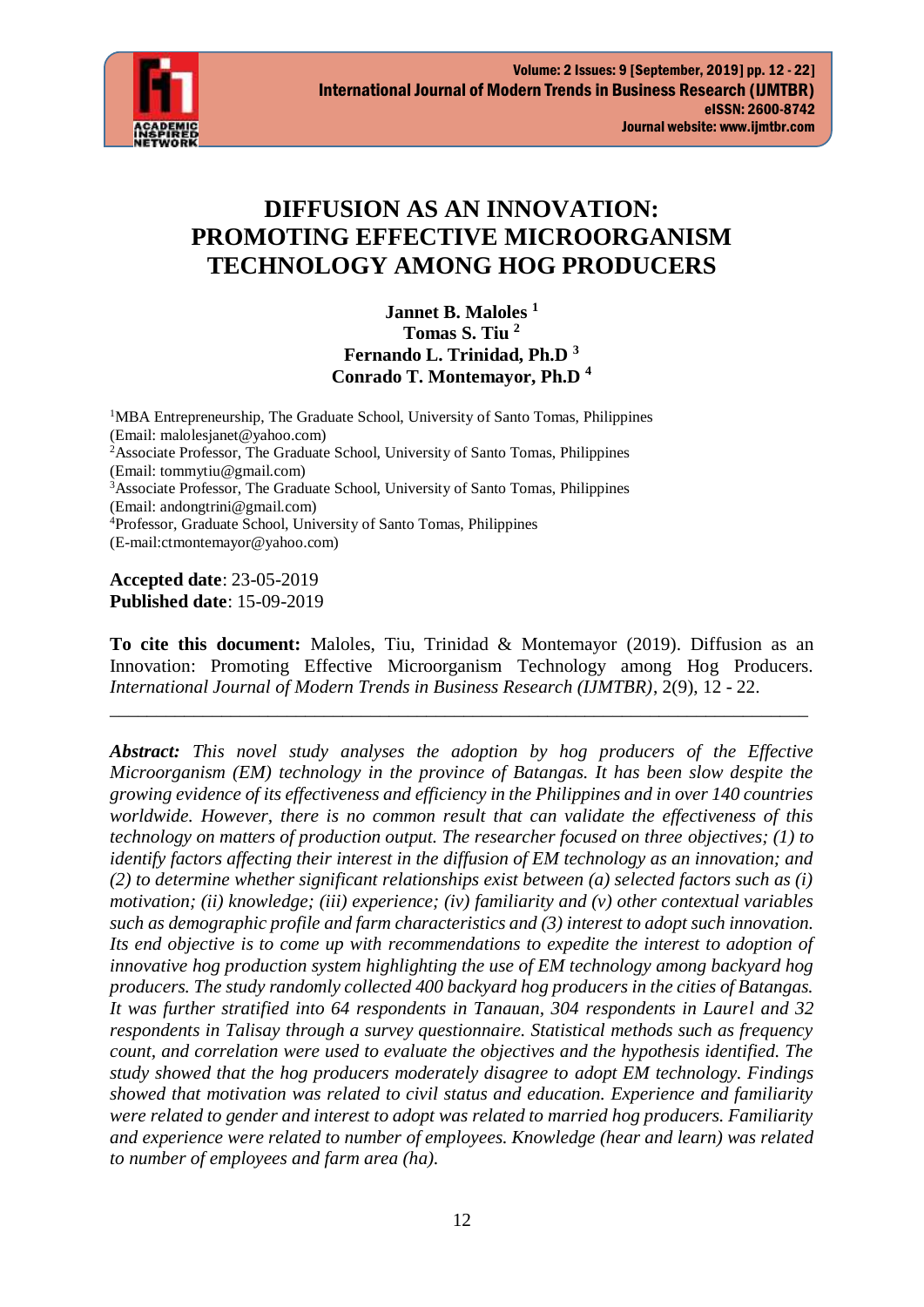*Keywords***:** *Diffusion Of An Innovation, Agriculture, Sustainability, Profitability, Microbial Inoculation*

*\_\_\_\_\_\_\_\_\_\_\_\_\_\_\_\_\_\_\_\_\_\_\_\_\_\_\_\_\_\_\_\_\_\_\_\_\_\_\_\_\_\_\_\_\_\_\_\_\_\_\_\_\_\_\_\_\_\_\_\_\_\_\_\_\_\_\_\_\_\_\_\_\_\_\_*

# **Introduction**

EM technology is popular and being used in 140 countries worldwide. Its output is a biofertilizer called "Effective Micro-organisms". It is developed by TeruoHiga at the University of Ryukyus, Okinawa, Japan (Higa,1991). EM technology is the "the lifeline of an organic/natural farming" and is very vital in every industry especially organic/natural farming (Costales, 2015). The many beneficial effects on the technical and environmental efficiencies of EM tech are the following: 1) inhibit harmful microbial species; 2) enhance the proliferation of beneficial microorganisms, and 3) detoxify harmful substances simultaneously (Higa, 1993, 2001, 2003).

The global trends in animal agriculture had been affected largely on the changes in lifestyle and eating habits of the people. Consumers are demanding leaner meat and less fat in meat. As a result, competition in the market place continues to drive increased efficiency to livestock production to lower per unit cost to consumer. Additionally, the increasing emphasis on disease prevention rather than treatment is another trend in livestock. Livestock producers can lose approximately 20 percent of their income from disease, parasites, and toxins.The most alarming concern is the increasing large scale and integrated hog production (Frank B. Flanders and James R. Gillespie 2018) 9th edition, Modern Livestock and Poultry Production p.20). In the Philippines, particularly Batangas where backyard hog producer is eliminated and cannot compete with large scale hog producers issue of efficient production is attributed to EM technology.

The main objective of the study is to come up with recommendations to expedite the interest and implementation of innovative hog production system highlighting the use of EM technology among backyard hog producers.

The study filled that gap by determining the different statistically significant factors which promote overall interest (persuasion), growth performance, profitability and nutriently safe and healthy meat products together with a set of exogenous variables(knowledge, motivation, experience, familiarity) and contextual variables such as demographic profile(in terms of age, gender, status and educational attainment), and firm characteristics(in terms of no. of employees, no. of hogs and farm area) highlighting the used of EM technology among 400 hog producers in the Philippines particularly in the of province of Batangas. It aimed to answer the following research objective. What are statistically significant factors for determining the driving factors that expedite the interest and implementation of innovative hog production system using of EM technology among backyard hog producers? To be able to answer the research gap and objective, a descriptive research design was derived using structured survey questionnaires to measure the independent variables among 400 backyard hog producers and quantify the results using 3 statistical tests.

The theoretical implication of the study is that the implementation technology is effectively constant relative to productivity. And that, the main issue and practical implication of the study are dependent on the four determinants particularly described as follows; culture, educational attainment, financial knowledge and technical knowledge. In order to bolster and come up with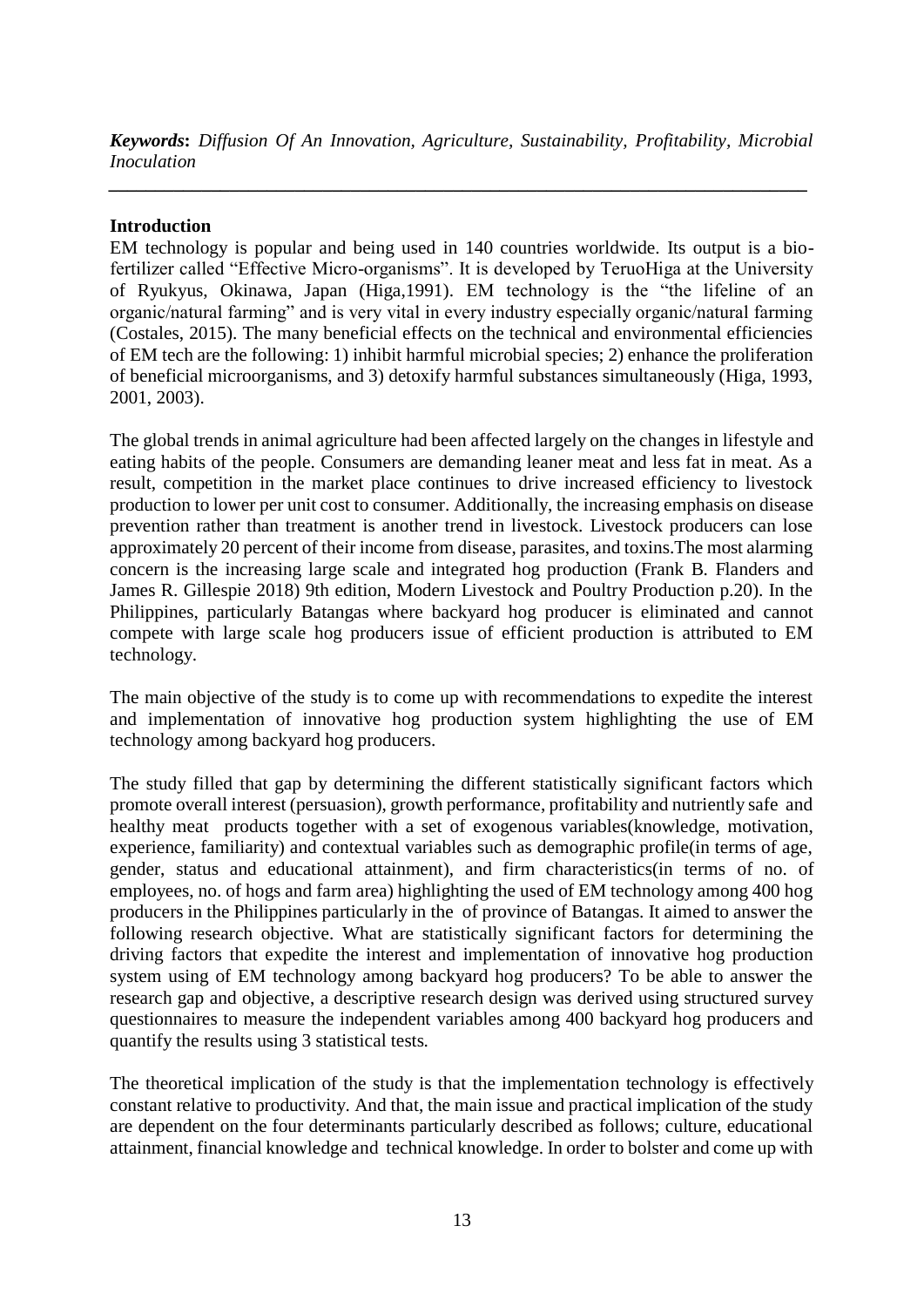a conclusive evidences on both the theoretical and practical implications of the study, a full blown investigation is highly recommended for future research and researchers alike.

## **Literature Review**

## *The Efficacy Of Em Tech*

The efficacy of EM technology can be classified into two main efficiencies: 1.) technical (probiotic) efficiency as food and drink additives, control and reducing foul odor and flies, maintaining the health of livestock and decreasing diseases by improving immune system, improve the quality products (egg, milk, meat) and reduce costs of the waste management composting, and water waste treatment and 2.) environmental efficiency (eliminate foul odor and enhance decomposing of organic matter, can revitalize self-cleaning function of nature in Malaysia and for disaster recovery in Thailand Tsunami in 2005, cleaning lakes and rivers in Thailand and for controlling odor at the relocation site Cagayan de Oro flash flood (Philippine,2014).

# *The Development of Organic Farming Using Em Technology*

Organic hog farming using EM (PROBIOTIC) technology can be viewed as an innovation of Traditional or Conventional hog farming when used and practiced by a farmer. Thus, farmers and customers play a major role in the adoption of this innovation in the agricultural field. There is one biofertilizer called "Effective Micro-organisms" (EM) that is consider to be an "elan" vital in an organic and natural farming(Higa,1991) and has been selected from various environments and described as a combination of more or less 80 "compatible beneficial microorganisms (Higa,1993). Higa suggested a very broad application range of EM preparations and has reported to have beneficial effect in different environment such as soil, plants and water (Higa 1993,2001, 2003). EM preparation are reported to include population of lactic acid bacteria, yeast and small number of phototrophic bacteria, filamentous fungi and Actinomycetes (Higa and Parr, 1995), that may inhibit harmful microbial species, enhance the proliferation of beneficial microorganisms and detoxify harmful substances simultaneously. (Higa,1993,2001,2003).

## *Reasons For Organic Hog Production Using Em Technology And Its Attributes*

The concept of adoption from diffusion of innovations theory helps to frame the problem of organic hog production through use of EM technology as well as organic conversion among traditional farmers of different product sectors. An innovation, like organic farming, is an idea, practice, or object that is perceived as new to potential adopters. The attributes of an innovation—its relative advantage, compatibility, complexity, trialability, and observability greatly affect its adoption (Tress, 2001; Padel, 2001; Lockeretz& Madden, 1987; Panel, 1999; Howelet et al., 2002; Kaltoft, 1999, Rogers, 1983). Organic farmers of differing product sectors may perceive the attributes of organic farming in diverse ways, which may in turn reflect differences in organic farmers' motives relative to their respective product sector. Through the framework afforded by adoption theory, farmers' perceptions /opinions of organic farming and their motives in adoption and use of EM technology can be compared. (Abdulai& Huffman, 2005; Ajzen, 1980; Conford, 2002)

## *Global And U.S Farmers' Motives And Perceptions Of Organic Farming*

According to the previous studies, there are many possible motives among farmers for adoption to technology /organic production. The farmer motives were classified in a variety of ways including financial/economic, environmental, health/safety, and ideological motives (better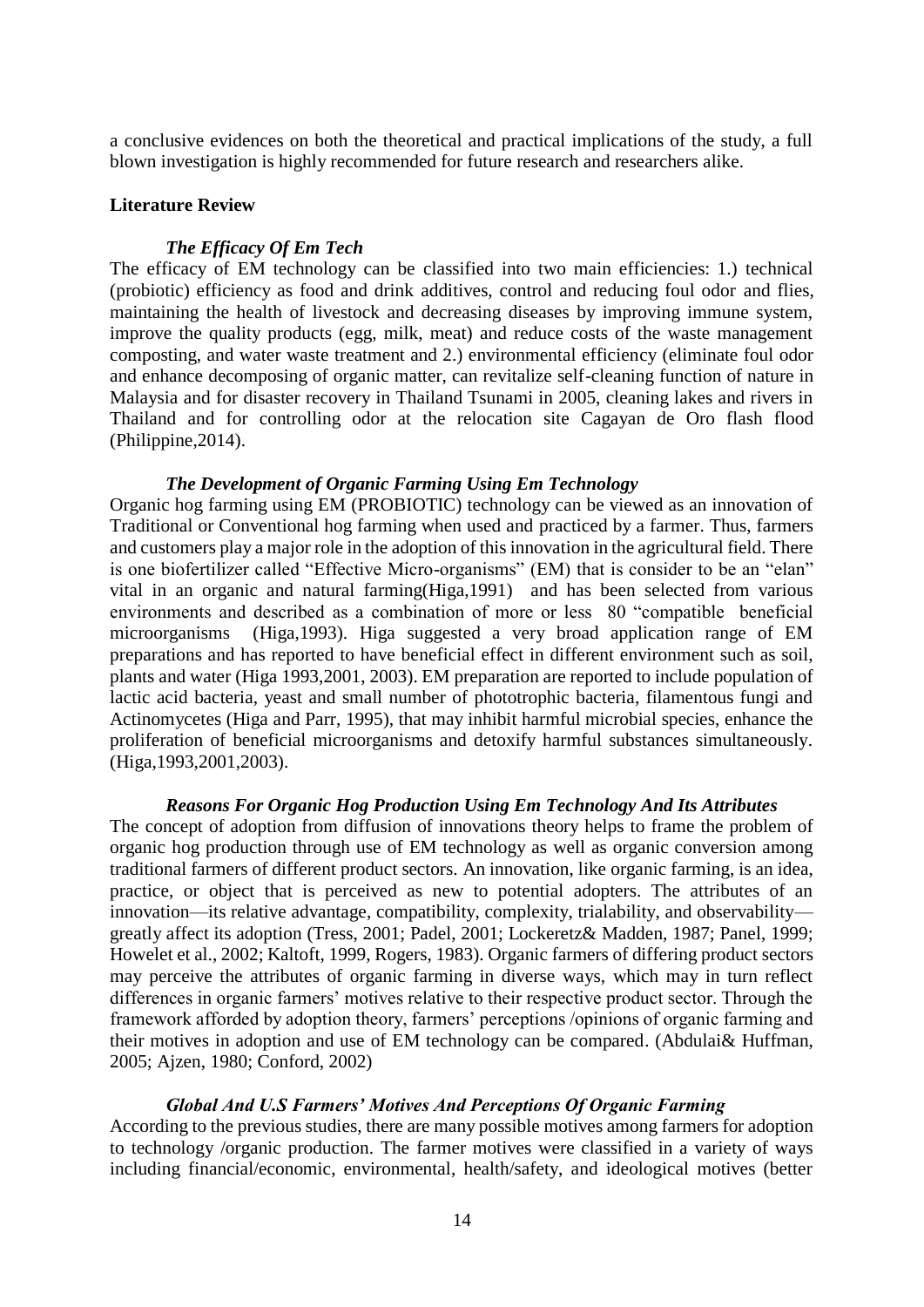personal and family health, sustainable farming relationship with customers, etc.) On the other hand, numerous potential motives for adoption and possible conversion have been identified through previous studies, there is little research that clarifies how farmers' motives and perceptions may be linked with product sector. While differences in marketing opportunities, differences in institutional support, and differences in investment consideration for different types of organic products have been identified, little research has been done to show how these differences compare with farmers' motives and perceptions regarding organic conversion. The present research study would lucidly illustrate on how farmers' motives for adoption and their opinions of organic agriculture vary with respect to the farmer. Additionally, the investigation on the connection between farmers' motives/perceptions regarding organic adoption with the technology/ innovation may lead to an improved understanding of farmers' rationale in adopting organic production systems that may give rise to a new and improved policies and programs designed specifically for Filipino backyard and commercial hog producers. (Molder, et al., 1991; Burton, et al., 1999; Canavari, et al., 2007; Vogtmann, et al., 1993; Sullivan, et al., 1996; Fairweather, 1999; Kaltoft, 1999; Howlett, et al., 2002; Koesling, et al., 2009; Neimeyer& Lombard, 2003).

Establishing a livestock farm operation requires an integral planning in air and environmental pollution control. (Maya Farms, Philippine s, 1983), the most interesting and impressing report is the absence of foul odor and flies in environmental condition of Gab Farms, Victoria, Laguna. (Philippines,2015) There is inadequacy of literature regarding the adoption of organic hog production systems using EM Tech in the Philippines, and how it is perceived to sustainability of hog productions. This review of literature was conducted to understand how countries were able to integrate sustainable organic hog production into the mainstream of husbandry system. It investigated the background information necessary to provide the EM technology as effective probiotics for hog diseases by the hog producers. It led at understanding why farmers refuse to implement the innovation and technology.

A theoretical framework covering five theories for this study is discussed namely: Supplementation of Effective Microorganism (EM), EMROSA, 2003, Roger's Theory of Diffusion of Innovation, Theory of Reasoned Action, Theory of Planned Behavior, and Theory of Trying.

# *Roger's Theory of Diffusion Of Innovation*

Rogers (2003) defined diffusion as "the process in which an innovation is communicated through certain channels over time among the members of social system" (Rogers, 2003). The four main elements in the Diffusion of Innovations include the innovation, the communication channels, time, and the social system. These elements influence the "innovation decision" process that leads to the eventual adoption of the innovation.

## *Theory of Reasoned Action (Tra)*

According to this model, a person's behavioral intention is strongly related to his attitude towards the behavior. (Ajzen I,1980). The intention is a product of the attitude that an individual developed about the behavior and the subjective norm. One's attitude is formed based of belief and expectations about the behavior. The more an individual believes that the behavior will have positive consequences. "If I decide to buy the product, is it safe and healthy for me" or "will this improve my health and well-being?" The more the attitude towards the behavior becomes favorable, the stronger the intention to patronize or buy the product.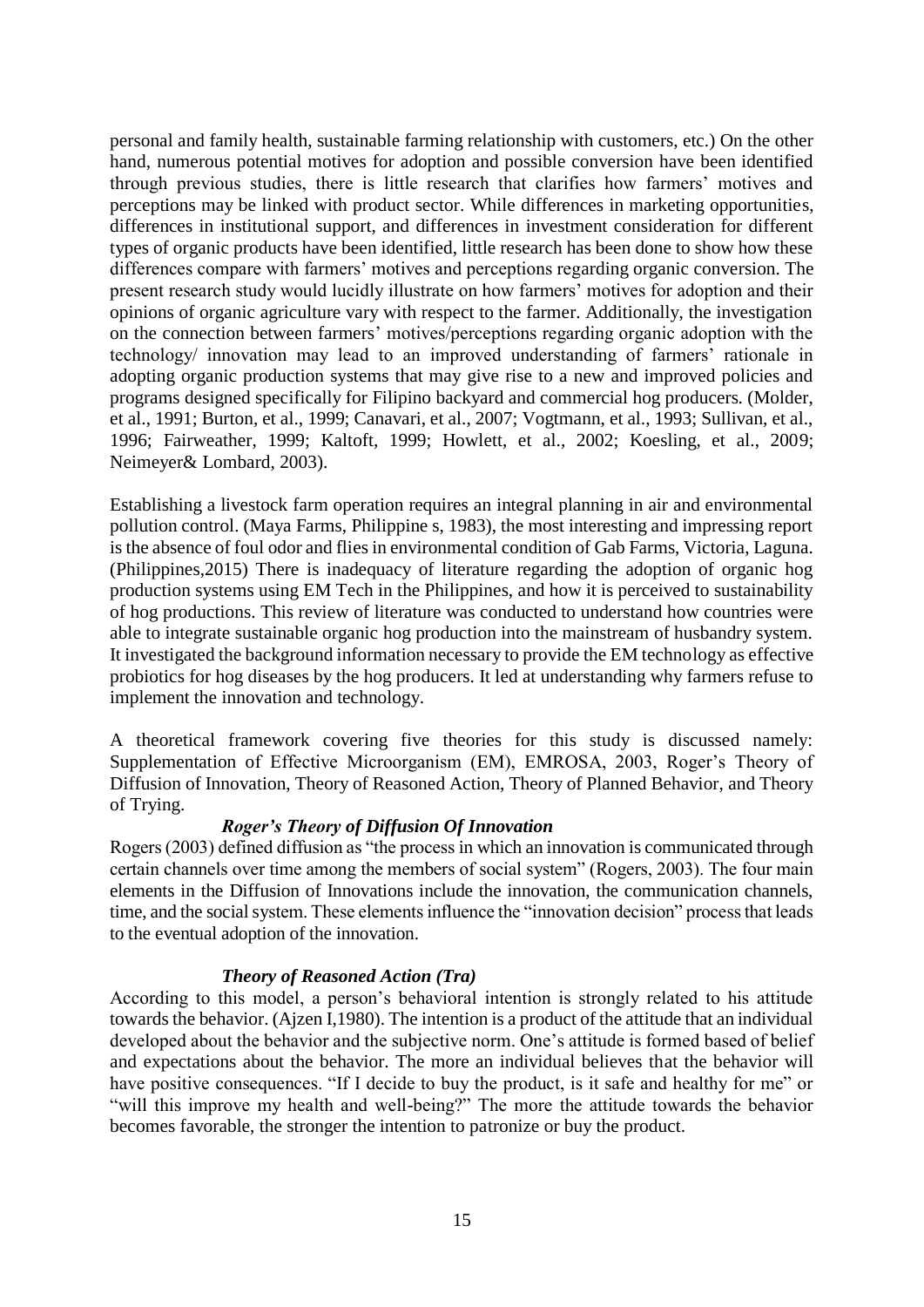## *Theory of Planned Behavior*

The theory states that attitude toward behavior, subjective norms, and perceived behavioral control, together shape an individual's behavioral intentions and behaviors. To improve on the predictive power of the theory of reasoned action by including perceived behavioural control. It has been applied to studies of the relations among beliefs, attitudes, behavioral intentions and behaviors in various fields such as advertising, public relations, advertising campaigns, healthcare, sport management and sustainability.

# *Theory of Trying*

The Theory of Trying focuses on the assessment of trying to act. It is "an attitude toward a reasoned action is replaced by an attitude toward trying and an intention is restricted to an intention to try" (Carsrud et al., 2009, p.155). There is two main reasons of why consumers may fail to try to consume. Firstly, consumers may fail to consider the options available to them. Secondly, consumers may consciously refrain from buying for various reasons. To operationalize the study, the conceptual framework



**Figure 1. Conceptual Framework**

# **Methods**

## *Sampling Procedure*

A stratified random sampling is the method used for identifying cases for this research. Cases were restricted to 400 respondents composed of backyard hog producers in Batangas as shown in [Table 1.](#page-5-0)Using the Yare Tamaro's formula below, sample size was determined:

$$
n = \frac{N}{1 + Ne^2}
$$

where:

 $n = size of the sample$ 

 $N =$  size of the population

 $e$  = margin of error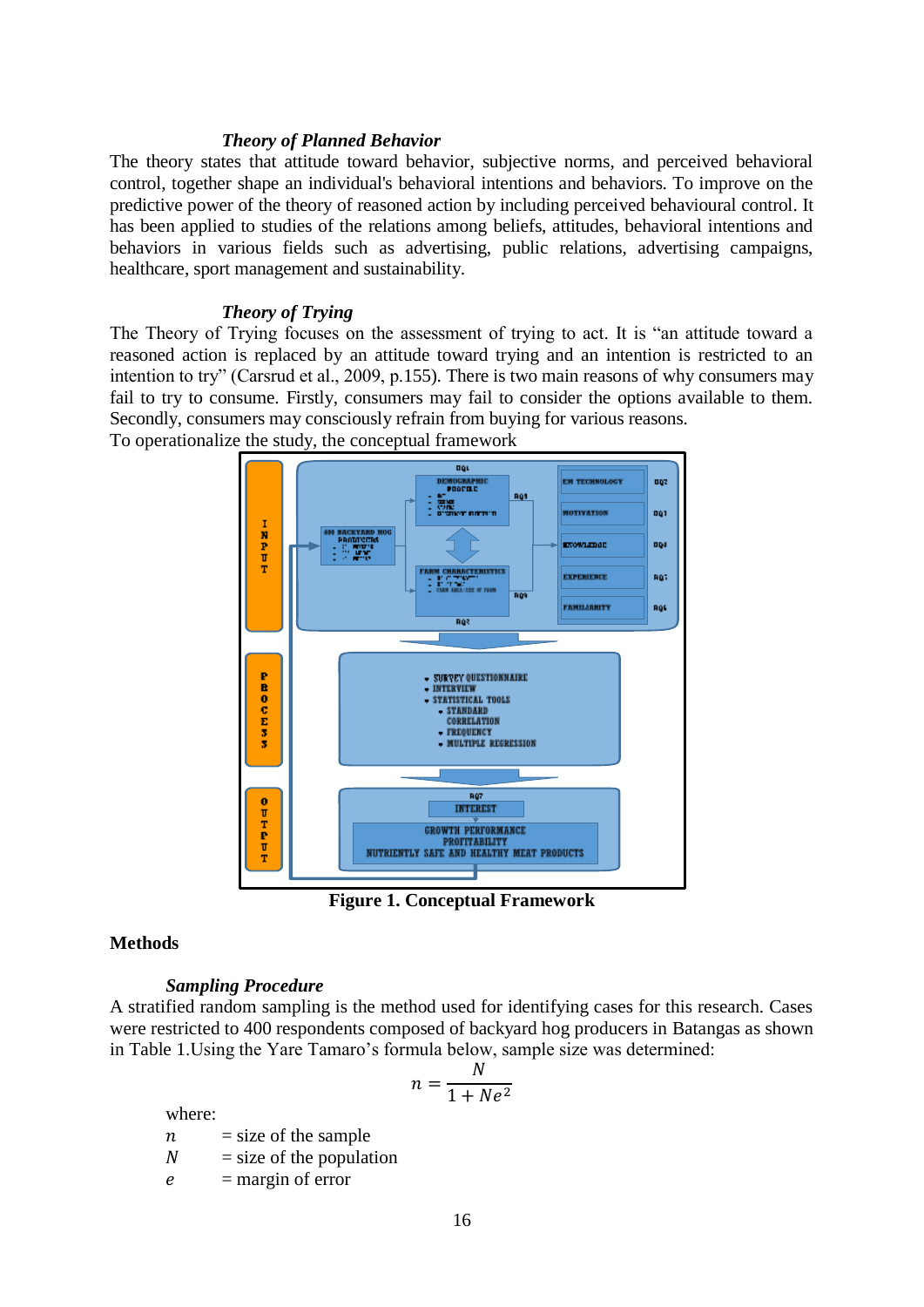| <b>Site</b>            | # of $Hogs$ | <b>Percentage</b> | # of Respondents |
|------------------------|-------------|-------------------|------------------|
| Tanauan City, Batangas | 5,390       | 6%                | 64               |
| Talisay, Batangas      | 1,746       | 8%                |                  |
| Laurel, Batangas       | 15,805      | 76%               | 304              |
| <b>Total</b>           | 20, 941     | 100%              | 400              |

<span id="page-5-0"></span>**Table 1. Estimated Total Population of Hogs and Computed No. of Respondents**

Source: Researcher's Survey Data

By Tamaro's formula:

$$
sample size = \frac{Total Population}{1 + (Total Population) \times e^2}
$$

$$
sample size = \frac{20,941}{1 + (20,941) \times 0.05^2} \approx 400
$$

#### *Sample Size, Power, And Precision*

The paper used of a survey instrument which the researcher formulated based on Review of Literature, and interviews from the key informants. A sample of the Survey Form/ Questionnaire is presented in Appendix C while the key informant interview is presented in Appendix B . The researcher conducted a PRETEST of the 20 respondents situated in the provinces of Laguna, Cavite and Batangas prior a full blown research investigation.

Cronbach's Alpha was used in determining the internal consistency of the data and reliability of the questionnaire. The questionnaire was pretested with 20 respondents and all of items were measured through 6 Likert Scale design. The value of the Cronbach's Alpha based on the items equals to 0.8937, which indicates a good internal consistency; hence the survey questionnaire used is reliable.

#### *Measures*

This study used a 6-point Likert scale structured survey questionnaires for the factors identified. The following statistical measures were used in the study: frequency count, and correlation analysis and multiple regression analysis. These were used for computation of variance and correlation. In frequency count, data are classified or itemized according to some particular scheme and a numerical count is done of the number of items on each classification within the scheme. Frequency count is done to present nominal data before other statistical measures can be done. Standard Correlation coefficient formula are used to find how strong a relationship is between data Multiple Regression Analysis was used to study the significant relationship exist between (a) selected variables such as motivation, knowledge, experience, familiarity and other contextual variables such as demographic profile and farm characteristics and (b) interest to adopt to innovation.

$$
Y = \beta_0 + \beta_1 x_1 + \beta_2 x_2 + \beta_3 x_3 + \beta_4 x_4 + \beta_5 x_5 + \beta_6 x_6 + \beta_7 x_7
$$
  
Where:  

$$
\beta_0 \cdots \beta_7 = \text{unknown parameters to be tested at a 5% level of}
$$

$$
Y = \text{Interest}
$$

$$
x_1 = \text{demographic profile}
$$
  
Gender: 1 - male, 0 - female  
Education  

$$
0 = 1 = \text{ college, 0 = high}
$$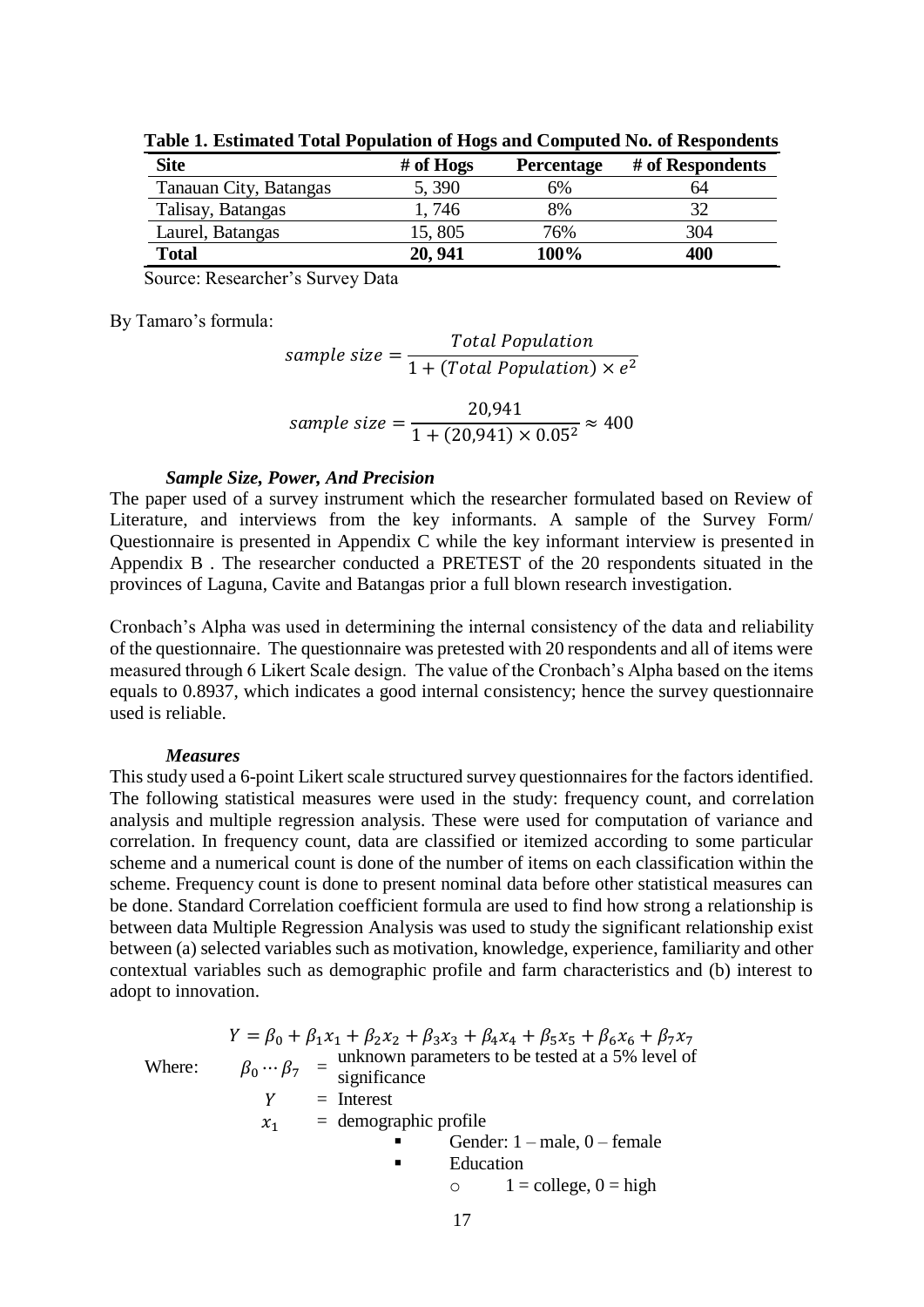$\circ$  1 = post-graduate, 0 = high school Age **Status**  $x_2$  = farm characteristic yrs. in hog business  $\blacksquare$  population/ no. of hogs size of farm  $x_3$  = Motivation  $x_4$  = Knowledge  $x_5$  = Experience  $x_6$  = Familiarity  $x_7$  = technology  $1 = w$  technology  $0 = w/\sigma$  technology  $x_7$  = Innovation

The equation above indicates the interest (dependent variable) affected or influenced by  $x_1 \cdots x_7$ factors (independent variables). On the other hand, the  $\beta_0 \cdots \beta_7$  are the unknown parameters to be tested at 5% level of significance.

## **Result**

#### *Relationship Of Interest To Adopt Em Technology And Other Factors*

The correlation between their interest to adopt in EM tech and

- 1. their motivation to adopt EM tech
- 2. experience to adopt EM tech
- 3. their familiarity of EM tech
- 4. knowledge of EM Tech

<span id="page-6-0"></span>

|                    |                            | <b>Interest to Adopt</b> |  |
|--------------------|----------------------------|--------------------------|--|
| <b>Motivation</b>  | <b>Pearson Correlation</b> | $.323**$                 |  |
|                    | Sig. (2-tailed)            | .000                     |  |
|                    | N                          | 400                      |  |
| <b>Experience</b>  | <b>Pearson Correlation</b> | $.283***$                |  |
|                    | Sig. (2-tailed)            | .000                     |  |
|                    | N                          | 400                      |  |
| <b>Familiarity</b> | <b>Pearson Correlation</b> | $.395***$                |  |
|                    | Sig. (2-tailed)            | .000                     |  |
|                    | N                          | 400                      |  |
| <b>HEAR</b>        | <b>Pearson Correlation</b> | .023                     |  |
|                    | Sig. (2-tailed)            | .642                     |  |
|                    | N                          | 400                      |  |
| <b>LEARN</b>       | <b>Pearson Correlation</b> | .069                     |  |
|                    | Sig. (2-tailed)            | .169                     |  |
|                    | N                          | 400                      |  |

Source: Researcher's Survey Data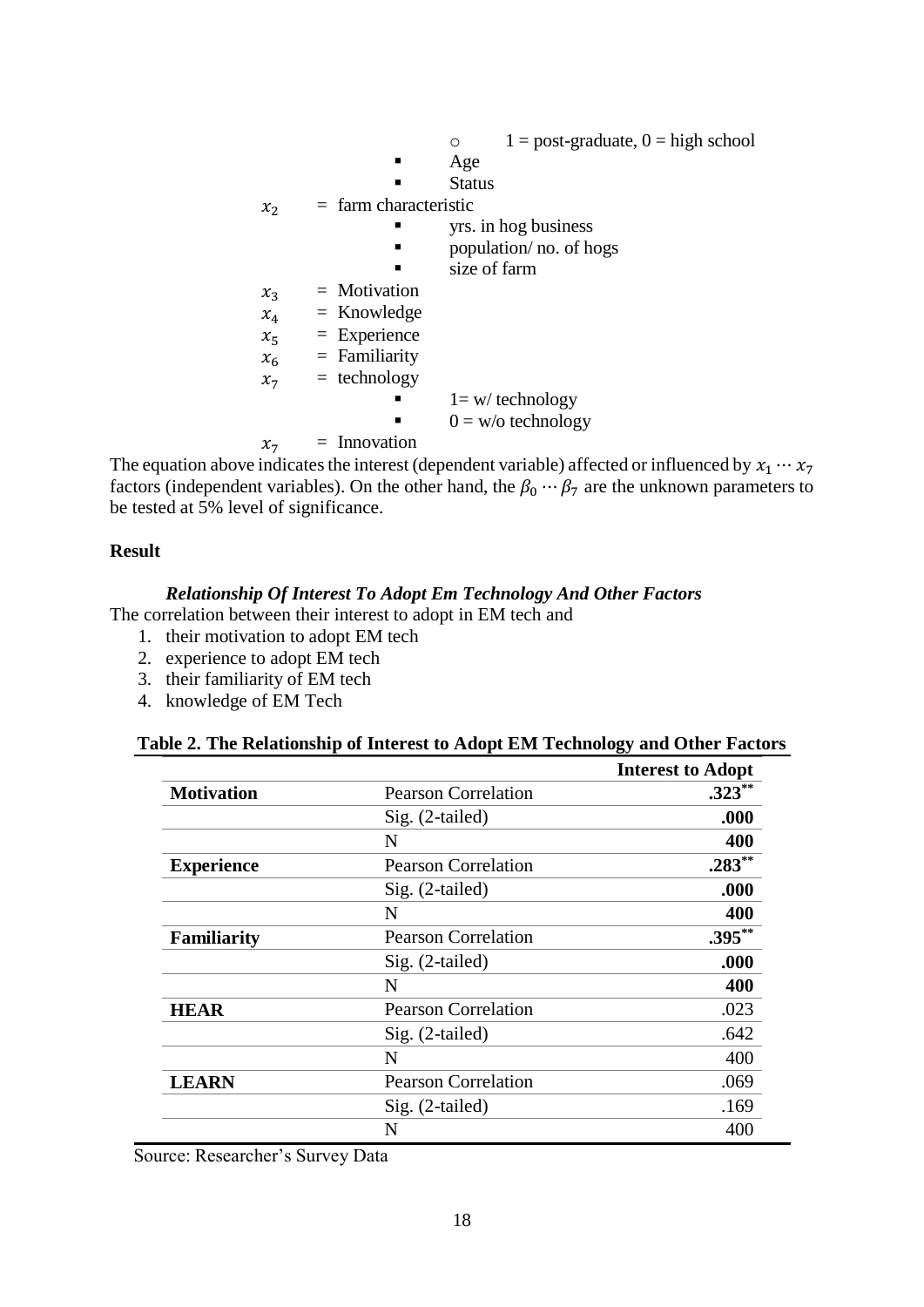[Table 22](#page-6-0) shows the relationship of interest to adopt and other factors (motivation, experience, familiarity and knowledge) of EM technology. Interest to adopt was positively related to motivation, experience and familiarity. The positive relationship indicates that high level of motivation, experience, and familiarity increase the potential to adopt EM tech. Knowledge was not statistically related with interest to adopt EM tech at 5% level.

# *EM Technology Factors, Farm Characteristics And Demographic Profile Affecting Interest To Adopt*

|                                              | B        | Trome Anceang micrest to Auopt<br><b>Standardized</b><br>coefficients Beta | Sig. (2-tailed) |
|----------------------------------------------|----------|----------------------------------------------------------------------------|-----------------|
| (Constant)                                   | 2.993    |                                                                            | 0.001           |
| <b>Familiarity</b>                           | 0.180    | .305                                                                       | 0.001           |
| <b>Motivation</b>                            | 0.295    | .233                                                                       | 0.001           |
| <b>Experience</b>                            | 0.042    | .071                                                                       | 0.001           |
| <b>LEARN</b>                                 | $-0.006$ | $-.017$                                                                    | 0.001           |
| <b>HEAR</b>                                  | $-0.038$ | $-.060$                                                                    | 0.001           |
| $1 = 21-30$ yrs old                          | 0.129    | .054                                                                       | 0.001           |
| $1 = 31-40$ yrs old                          | 0.106    | .047                                                                       | 0.001           |
| $1 = 41 - 50$ yrs old                        | $-0.022$ | $-.010$                                                                    | 0.001           |
| $1 = 51-60$ yrs old                          | 0.205    | .080                                                                       | 0.001           |
| $1 = male. 0 = female$                       | 0.217    | .104                                                                       | 0.001           |
| $1 =$ Single                                 | $-0.308$ | $-122$                                                                     | 0.001           |
| $1 =$ Married                                | $-0.203$ | $-.097$                                                                    | 0.001           |
| $1 =$ Separated                              | $-0.247$ | $-.060$                                                                    | 0.001           |
| $1 = Element$                                | $-0.793$ | $-.233$                                                                    | 0.001           |
| $1 = HS$                                     | $-0.760$ | $-.388$                                                                    | 0.001           |
| $1 = BS$                                     | $-0.641$ | $-.321$                                                                    | 0.001           |
| $1 = MS$                                     | $-0.382$ | $-.087$                                                                    | 0.001           |
| <b>NO. EMPLOYEES</b>                         | $-0.020$ | $-0.018$                                                                   | 0.001           |
| <b>NO. OF HOGS</b>                           | $-0.001$ | $-0.017$                                                                   | 0.001           |
| FARM AREA $(m^2)$                            | 0.000    | .082                                                                       | 0.001           |
| <b>Dependent Variable: interest to adopt</b> |          |                                                                            |                 |

<span id="page-7-0"></span>

| Table 3. The EM Technology Factors, Farm characteristics and Demographic |
|--------------------------------------------------------------------------|
| <b>Profile Affecting Interest to Adopt</b>                               |

Source: Researcher's Survey Data

# **Discussion**

## *Summary of Findings*

Relationship of Interest to Adopt EM Technology and Other Factors: The correlation between their interest to adopt in EM tech and

- 1. their motivation to adopt EM tech
- 2. experience to adopt EM tech
- 3. their familiarity of EM tech
- 4. knowledge of EM Tech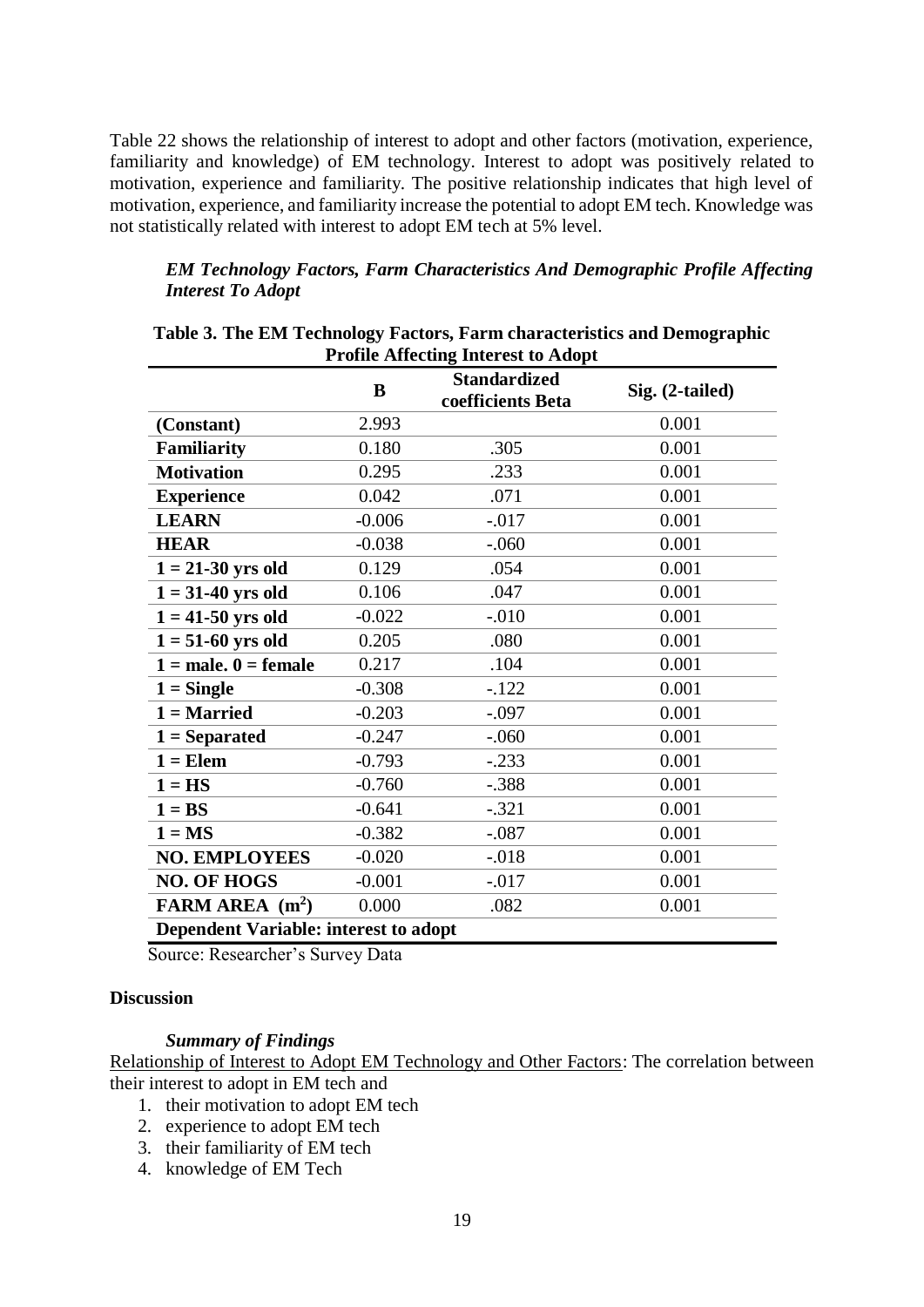[Table 2](#page-6-0) shows the relationship of interest to adopt and other factors (motivation, experience, familiarity and knowledge of EM technology. Interest to adopt was positively related to motivation, experience and familiarity. The positive relationship indicates that high level of motivation, experience, and familiarity increase the potential to adopt EM tech. Knowledge was not statistically related with interest to adopt EM tech at 5% level.

EM Technology Factors, Farm characteristics and Demographic Profile Affecting Interest to Adopt: Correlation analysis determines the positive and negative direction of relationships between variables. However, the effect of predictors to the dependent variable cannot be determined. The use of multiple regression analysis can detect the effect or influence of predictors to the dependent variable (interest to adopt). [Table 3](#page-7-0) shows the effects of EM tech factors, farm characteristics and demographic profile to interest to adopt. The standardized coefficients beta indicates the value that determines the factors of EM tech affecting interest to adopt.

Familiarity (0.305), motivation (0.233) and experience positively affects interest to adopt at 5% level of significance. This suggests that high level of familiarity, motivation and experience increase the level of interest of the hog producers to adopt EM tech. knowledge (learn and hear) has a negative influence to interest to adopt EM tech. The negative influence suggests that low level of knowledge on EM technology decrease the level of interest to adopt EM technology. An arbitrary benchmark was designated in the age groups  $(0 = 61$ -above) to compare which age group(s) has the highest level of effect to interest to adopt EM tech. The  $51 - 60$  years old has the highest interest to adopt EM tech than 61 and above hog producers. Also, the age groups 21 – 30 years old and 31 - 40 years old have higher level of interest to adopt EM tech than the 61 and above hog producers. However, the 61 and above group has a better level of interest to adopt EM tech than  $41 - 50$  years old hog producers. The results showed that level of interest to adopt EM tech increase with age implying older hog producers have higher level of interest to adopt EM technology.

The male hog producer has a higher level of interest to adopt EM tech than female hog producer. The negative signs for all the indicators of the civil status indicated that widow hog producers have a higher level of interest to adopt EM technology than single, married, and separated hog producers. However, the separated hog producers have the highest level of interest to adopt the EM technology than the single and married hog producers. The results suggest that hog producers with family or have had experience having a family have high level of interest to adopt EM technology.

Educational attainment has negative influence to interest to adopt EM technology at 5% level of significance. The results showed that hog producers with high level of education tend to have lower interest to adopt EM technology. This implies that hog producers with elementary and high school education tend to have better level of interest to adopt the EM technology.

The farm characteristics showed that hog farms with large number of employees tend to have lower level of interest to adopt EM technology. Hog farms with large number of hogs tend to have lower level of interest to adopt EM technology than those hog farms with lesser number of hogs. Hog producers with big farm area has higher level of interest to adopt EM tech than those hog producers with small farm area.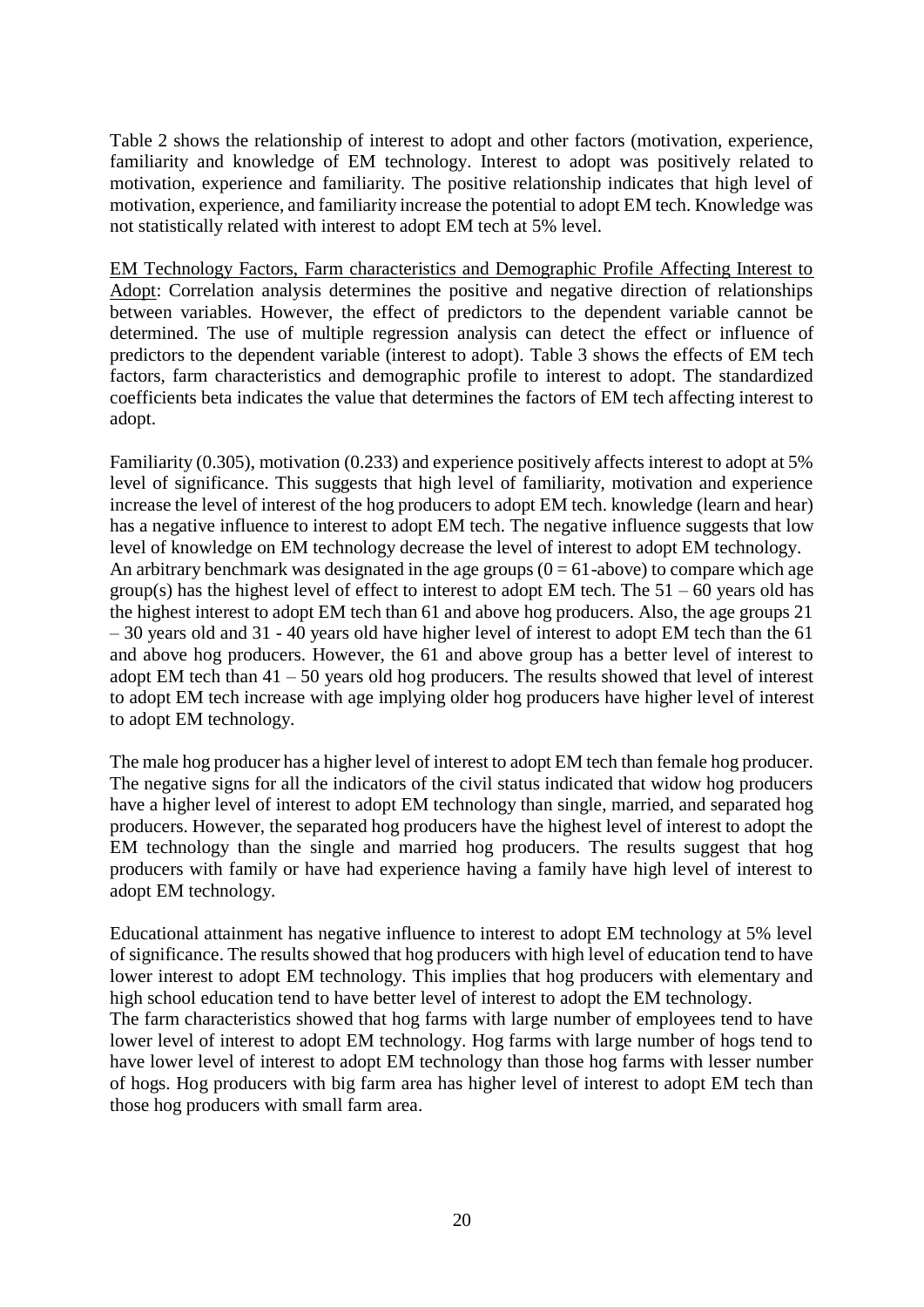#### *Limitations of The Study*

The study focuses only on Effective Microorganism extended solutions such as EMAS— Effective Microorganism Activated Solution and EMRW—Effective Microorganism Rice Wash as probiotics to hog production. It focuses only on the technical efficiency of EM Technology as probiotics taken as food additive and water drink to the fatteners. The use of commercial feeds rather than organic feeds for hog consumption. The study investigated hog raisers whose farms are located within province of Batangas. Four hundred (400) participants were tapped which is further stratified and randomly selected form the following municipalities; 76 respondents in Tanauan, 284 respondents in Laurel and 40 respondents in Talisay. The study had employed a self-formulated questionnaire. The period allocated for the survey (from August to September) also poses constraint. This research study may have an individual-blame bias as it focused only on the industrial end-user, such as hog farmers of organic and non organic husbandry/ traditional hog raisers. The study does not guarantee full success of the 400 respondents due to several internal and external environmental factors.

## **Conclusion**

The result of the study revealed that the combined extended solution of EM 1 such as EMAS— Effective Microorganism Activated Solution and EMRW—Effective Microorganism Rice Wash were potential stimulus for growth yield and performance in the fatteners. The application is also related to financial returns in shortest time. An increase in operating expenses such as feeds (kg), water and electricity yet EM technology boosts the hog production. However, an increased body weight on fatteners by supplementation of EM culture was due to the effect of EM culture. No single mortality was observed during the entire experimental period.

#### **References**

- Abdulai, A., & Huffman, W. E. (2005). The diffusion of new agricultural technologies: the case of crossbred-cow technology in Tanzania. *American Journal of Agricultural Economics, 87*(3), 645-659.
- Ajzen I, A. F. (1980). *Understanding attributes and predicting human behavior.* Englewood, New Jersey: Prentice Hall.
- Conford, P. (2002). *The origins of the organic movement.* Edinburg: Floris Books.
- De Lauwere, C., de Buck, A., Smit, A., Balk-Theuws, L., Buurma, J., & Prins, H. (2004). To change or not to change? Farmers motives to convert to integrated or organic farming(or not). *Acta Horticulturae, 655*, 235-43.
- Flanders, F. B., & Gillespie, J. R. (2018). *Modern Livestock and Poultry Production* (9th ed.).
- Griliches, Z. (1957, October). Hybrid Corn: An Exploration in Economics of Technological Change. *Econometrica, 25*(4), 501-522. doi:10.2307/1905380
- Higa, T., & Parr, J. F. (1994). *Beneficial and effective microorganisms for a sustainable agriculture and environment.* International Nature Farming Research, Atami, Japan.
- Howlett, C., Connolly, L., & Cowan, C. (2002). *Conversion to organic garming: case study report.* White paper, National Food Centre, Dublin, Ireland.
- Hu, C., & Qi, Y. (2013). Long-term effective microorganisms application promote growth and increase yields and nutrition of wheat in China. *European Journal of Agronomy, 46*, 63-67.
- Kaltoft, P. (1999). Values about nature in organic farming practice and knowledge. *Sociologia Ruralis, 39*, 40-53.
- Koesling, M., Flaten, O., & Lien, G. (2009). Factors influencing the conversion to organic farming in Norway. *International Journal of Agricultural Resources, Governance, and Ecology, 7*.